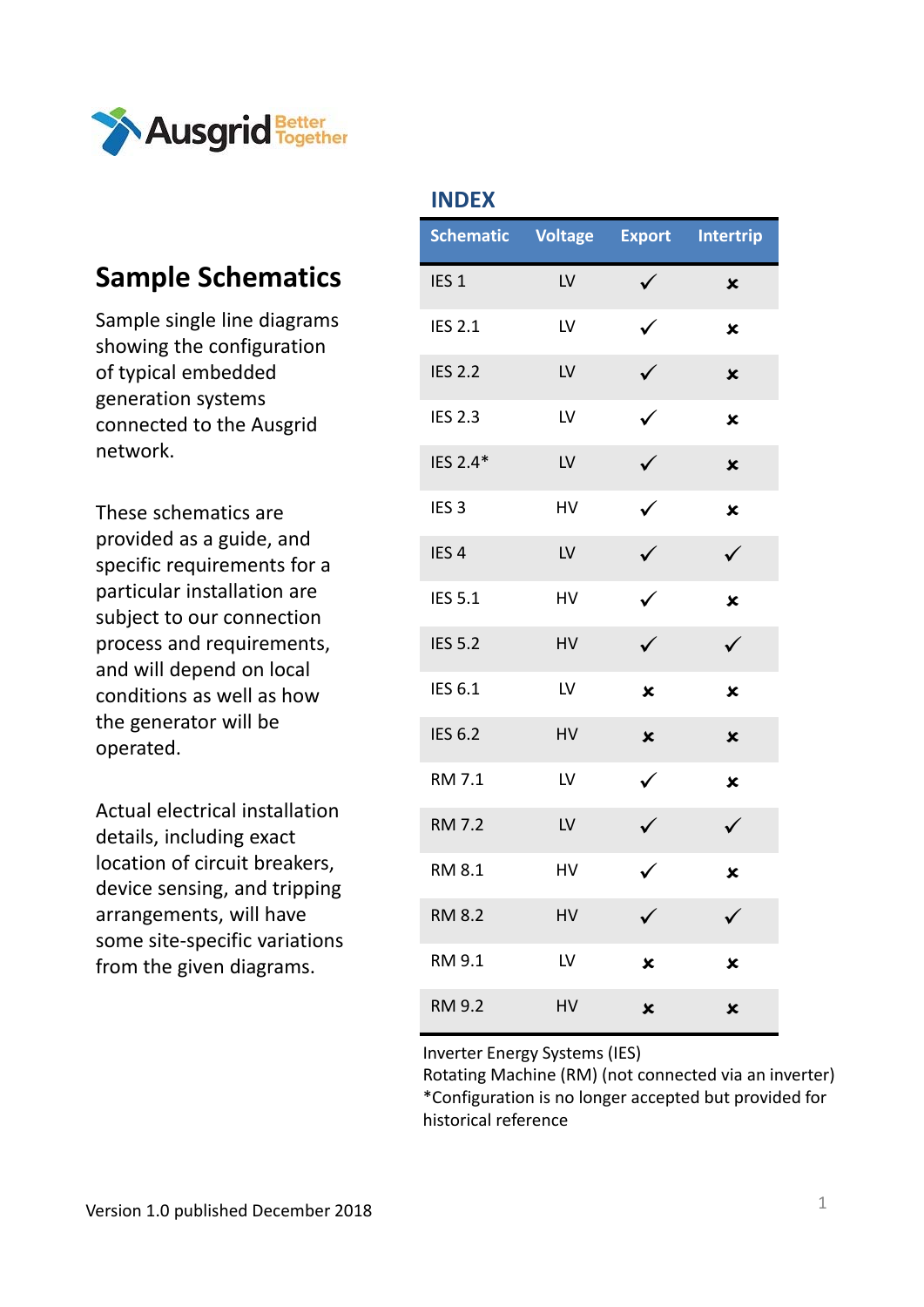



### **Schematic IES 1**

Inverter energy system (IES) less than 30kVA Low voltage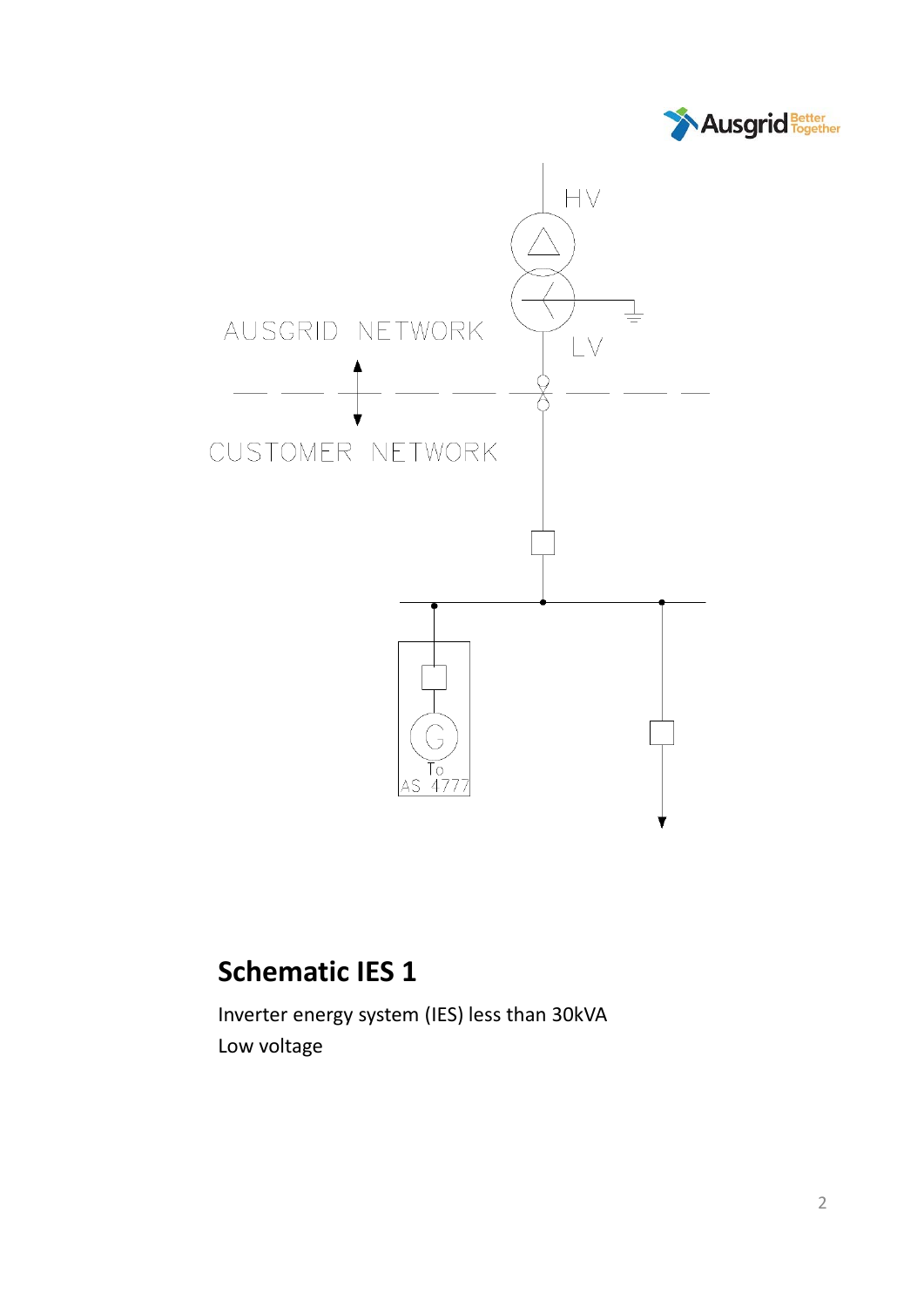



# **Schematic IES 2.1**

Inverter energy system (IES) greater than 30kVA Low voltage export simple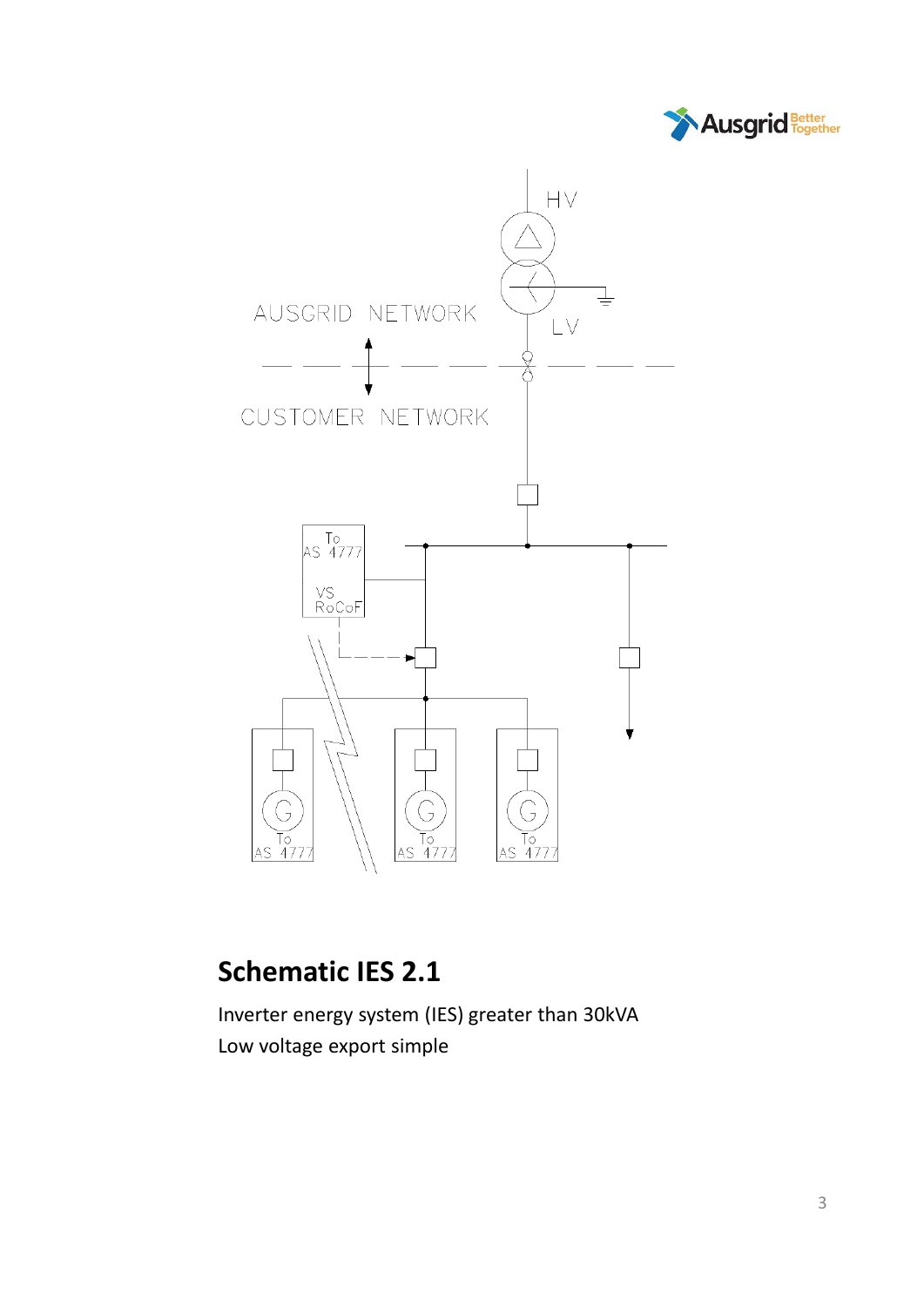



#### **Schematic IES 2.2**

Inverter energy system (IES) greater than 30kVA Low voltage export Distributed Site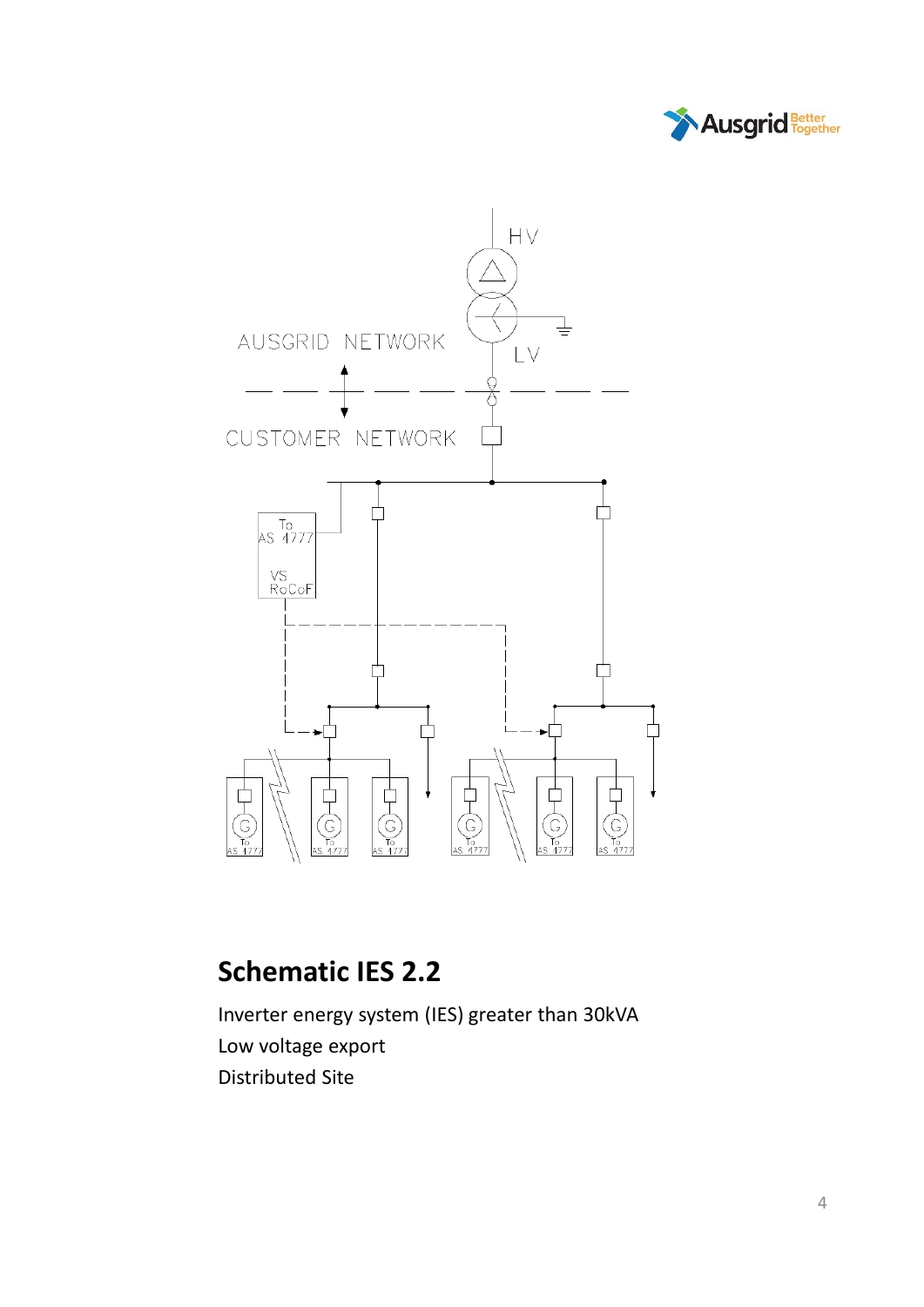



### **Schematic IES 2.3**

Inverter energy system (IES) greater than 30kVA Low voltage export Distributed Site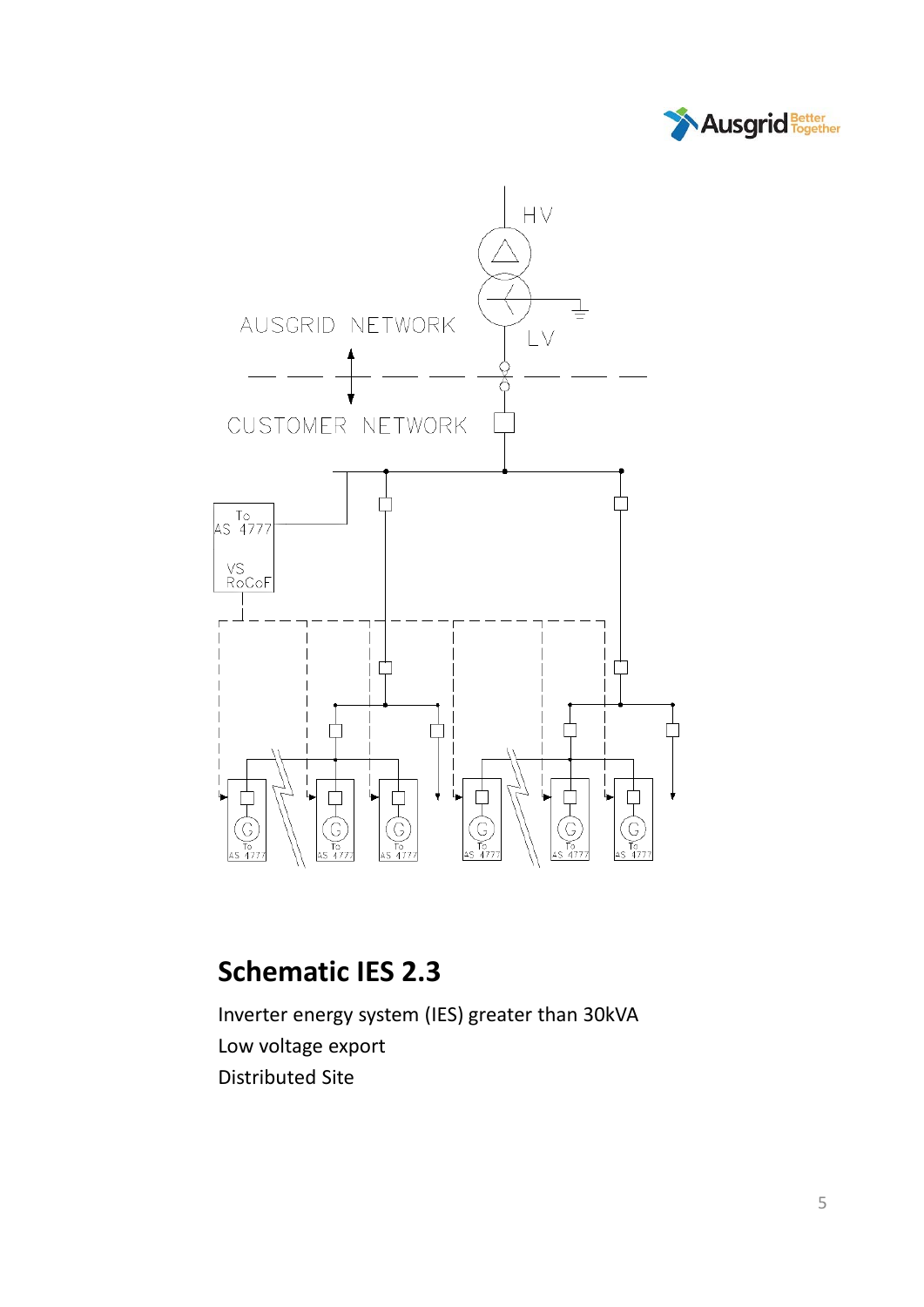



### **Schematic IES 2.4 (NO LONGER ACCEPTED)**

Inverter energy system (IES) greater than 30kVA Low voltage export, Distributed Site

\*\*\*This configuration is no longer accepted\*\*\*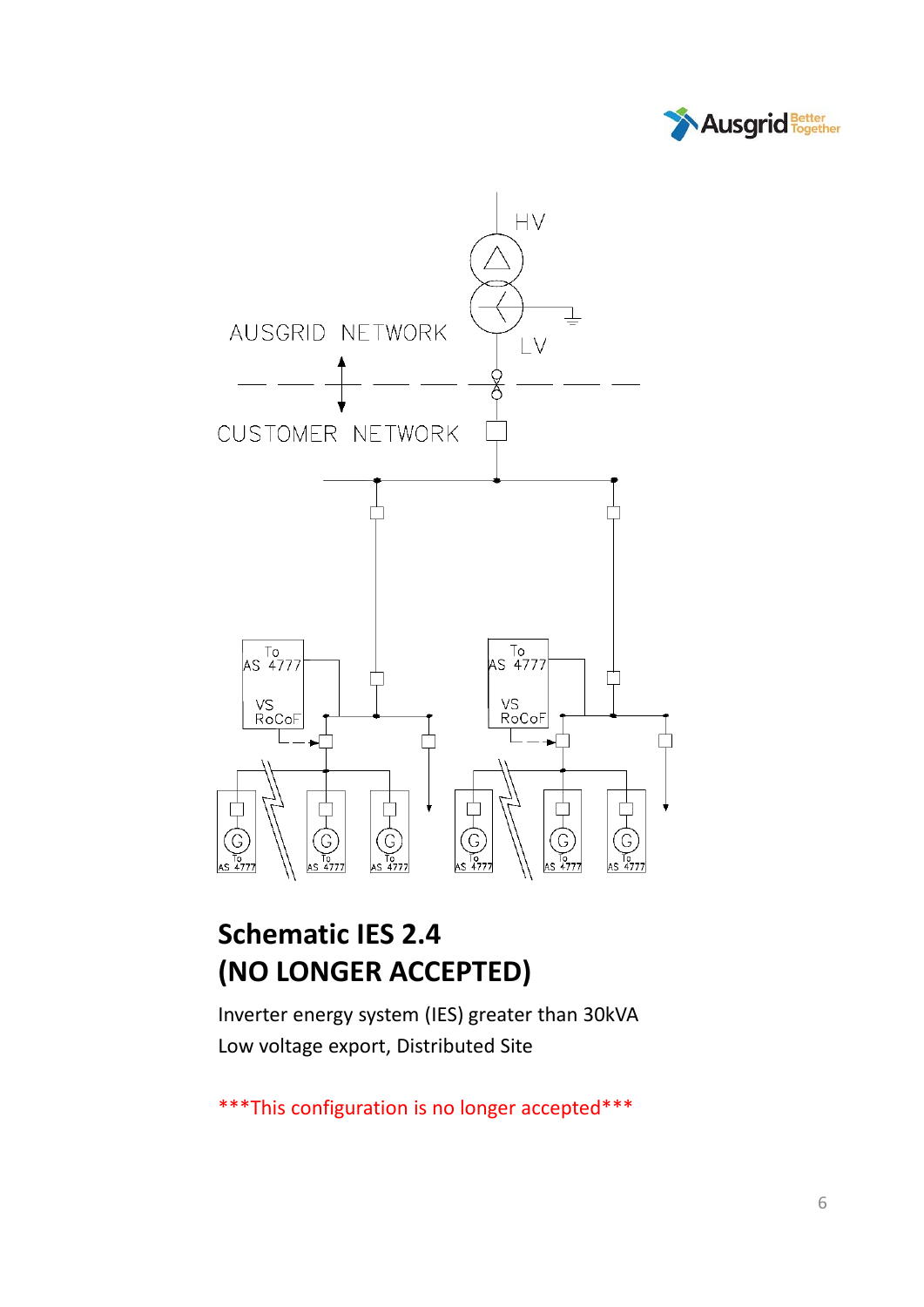



### **Schematic IES 3**

Inverter energy system (IES) greater than 30kVA High voltage export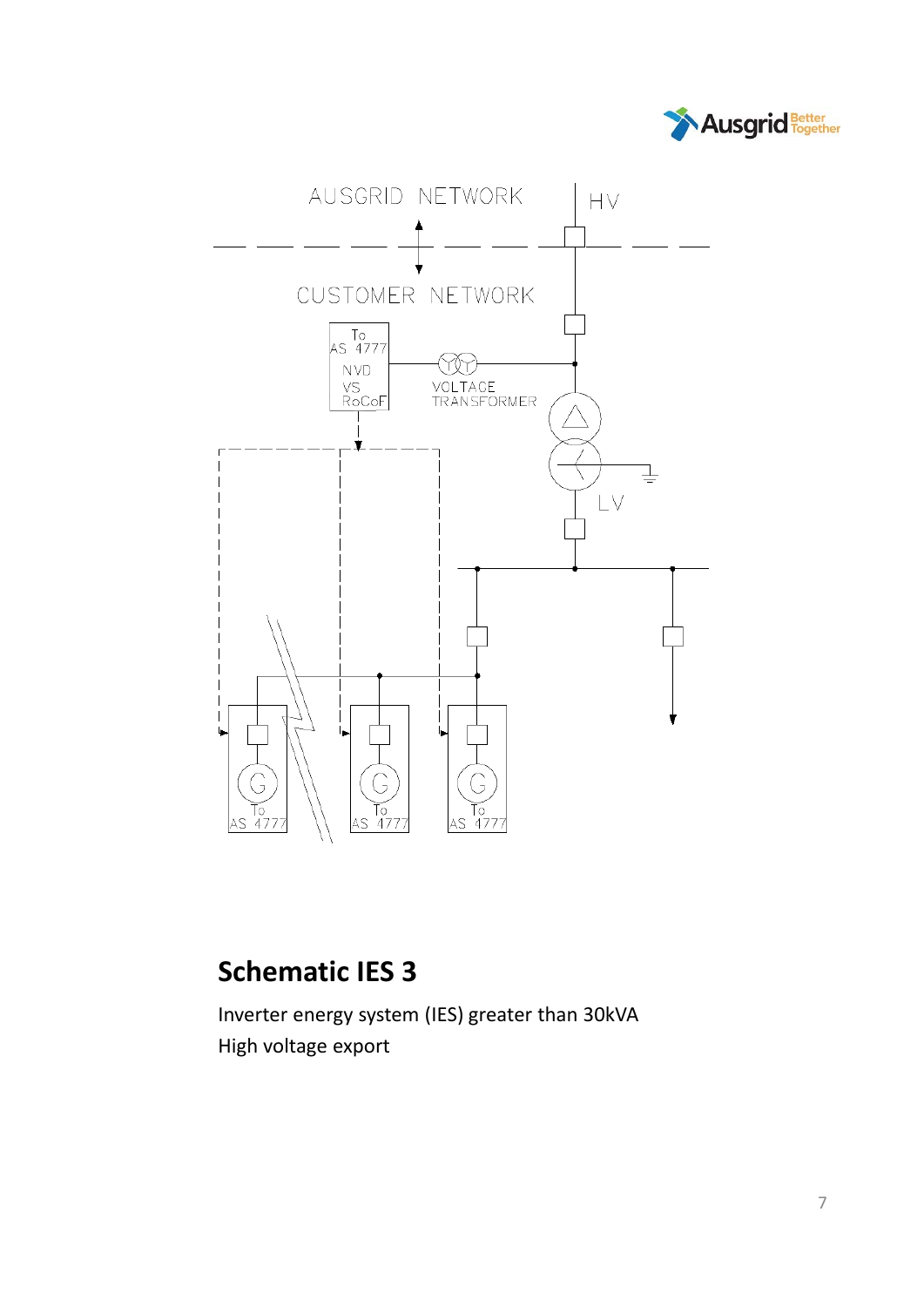



#### **Schematic IES 4**

Inverter energy system (IES) greater than 30kVA Low voltage export with Intertrip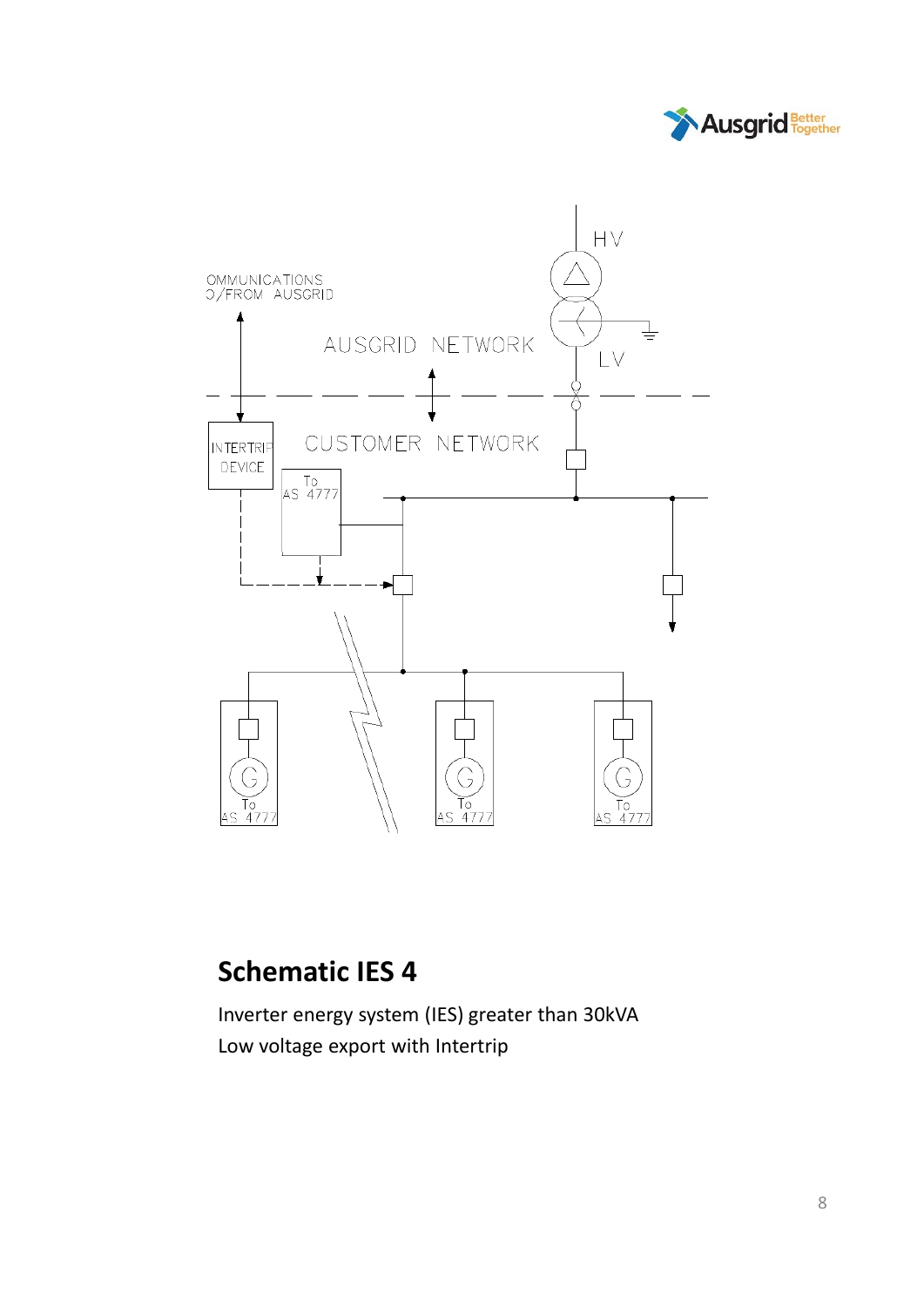



# **Schematic IES 5.1**

Inverter energy system (IES) greater than 30kVA High voltage export, no intertrip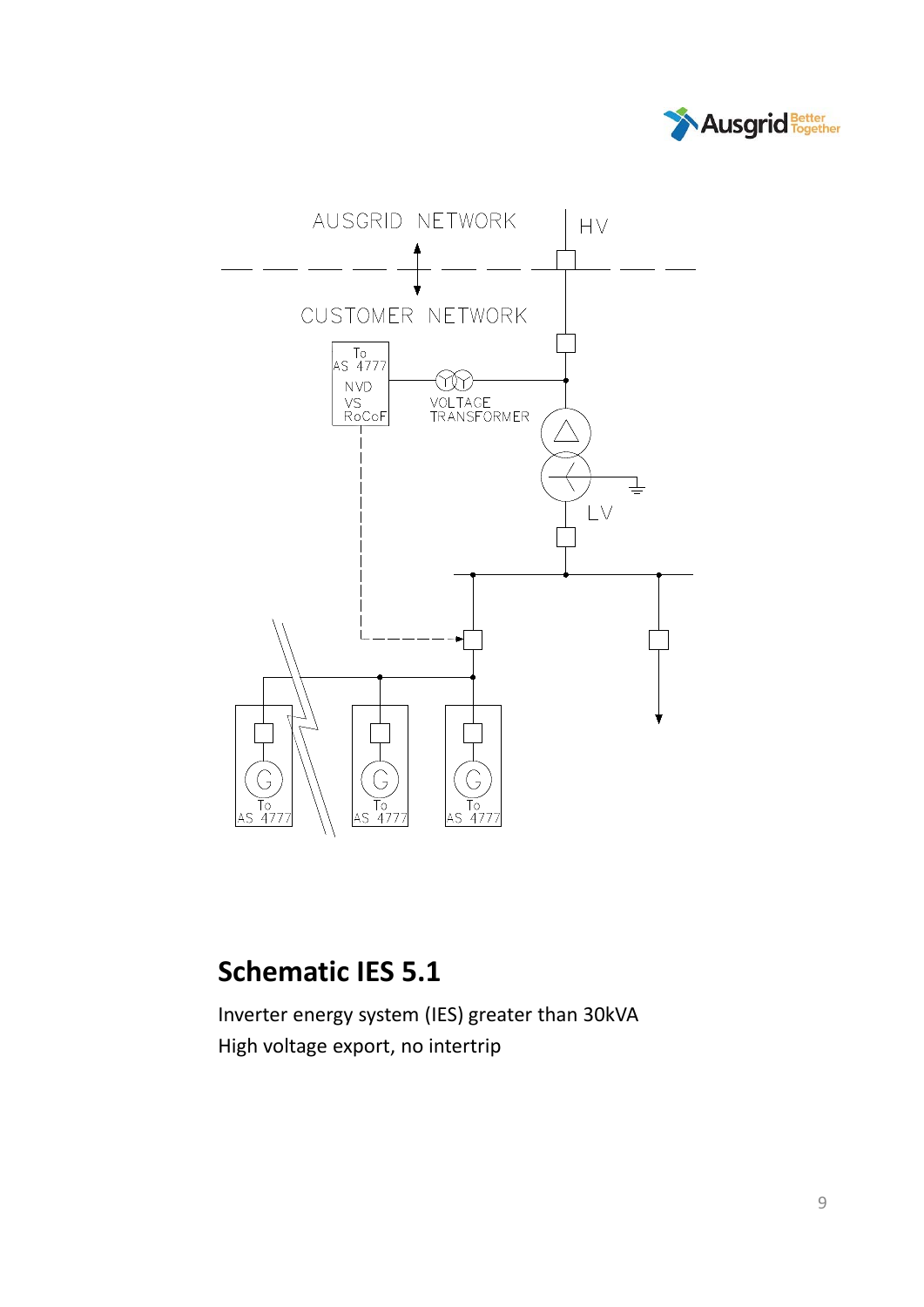



### **Schematic IES 5.2**

Inverter energy system (IES) greater than 30kVA High voltage export with intertrip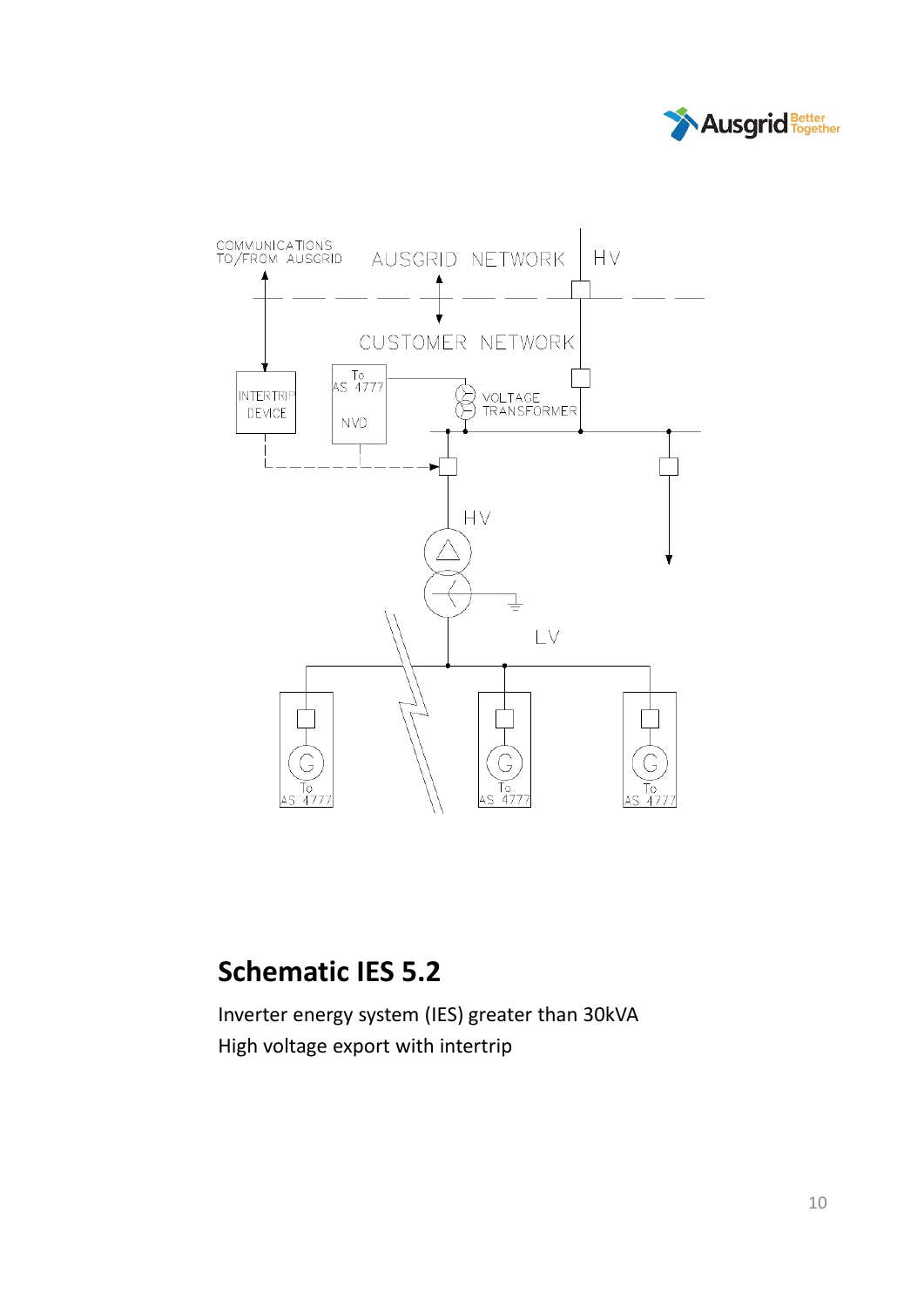



# **Schematic IES 6.1**

Inverter energy system (IES) Low voltage no export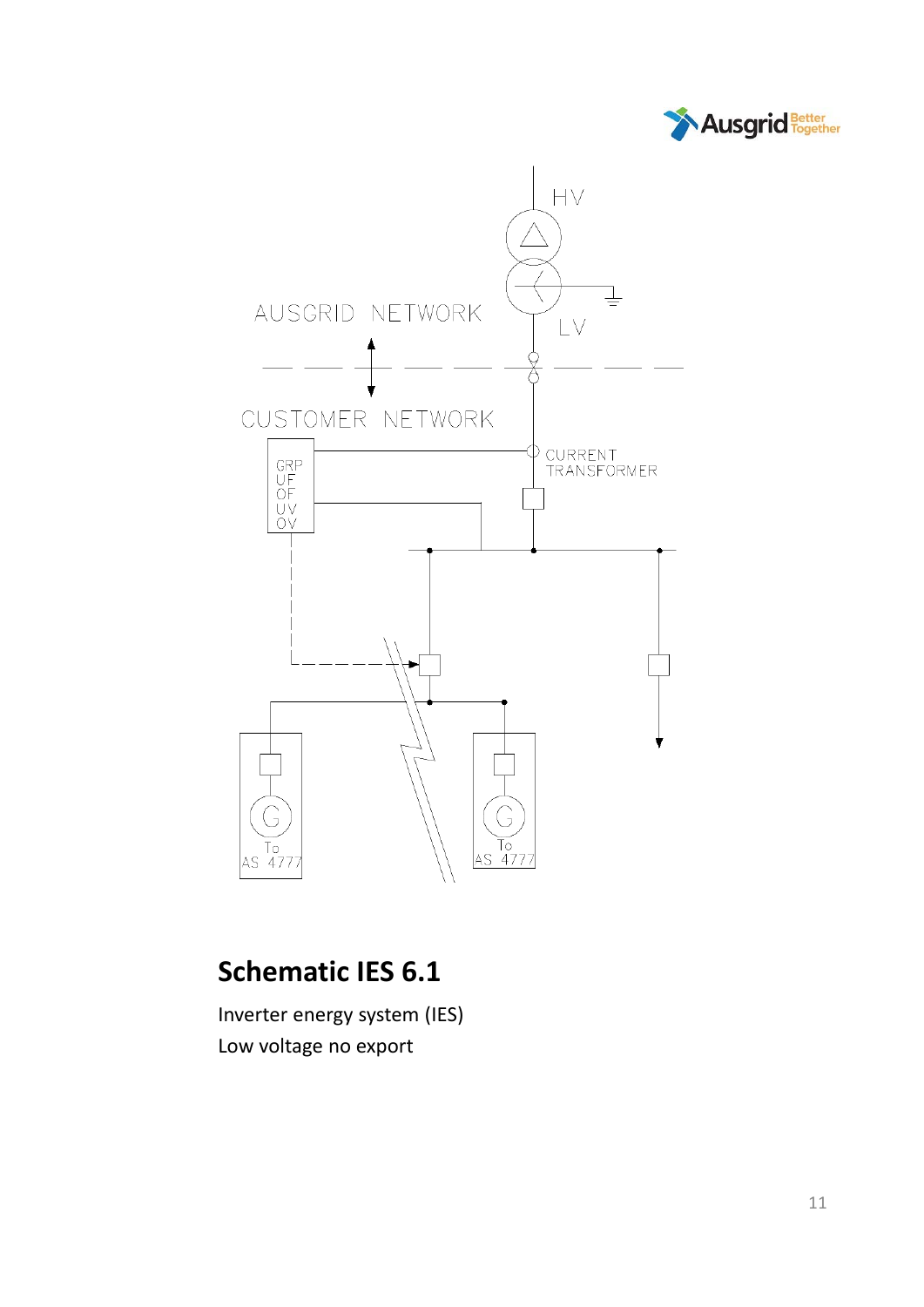



# **Schematic IES 6.2**

Inverter energy system (IES) High voltage no export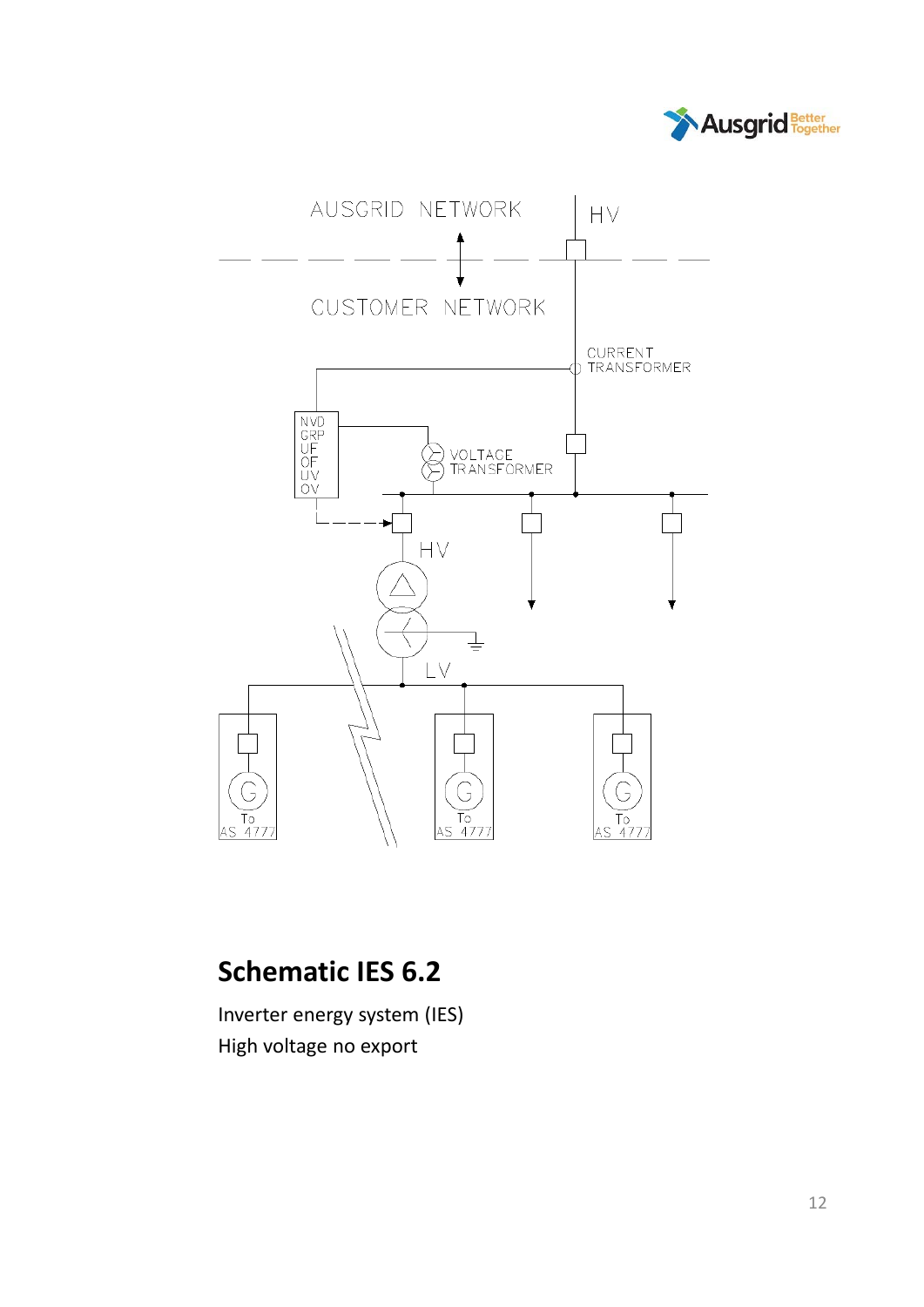



#### **Schematic RM 7.1**

Rotating Machine Low voltage export, no intertrip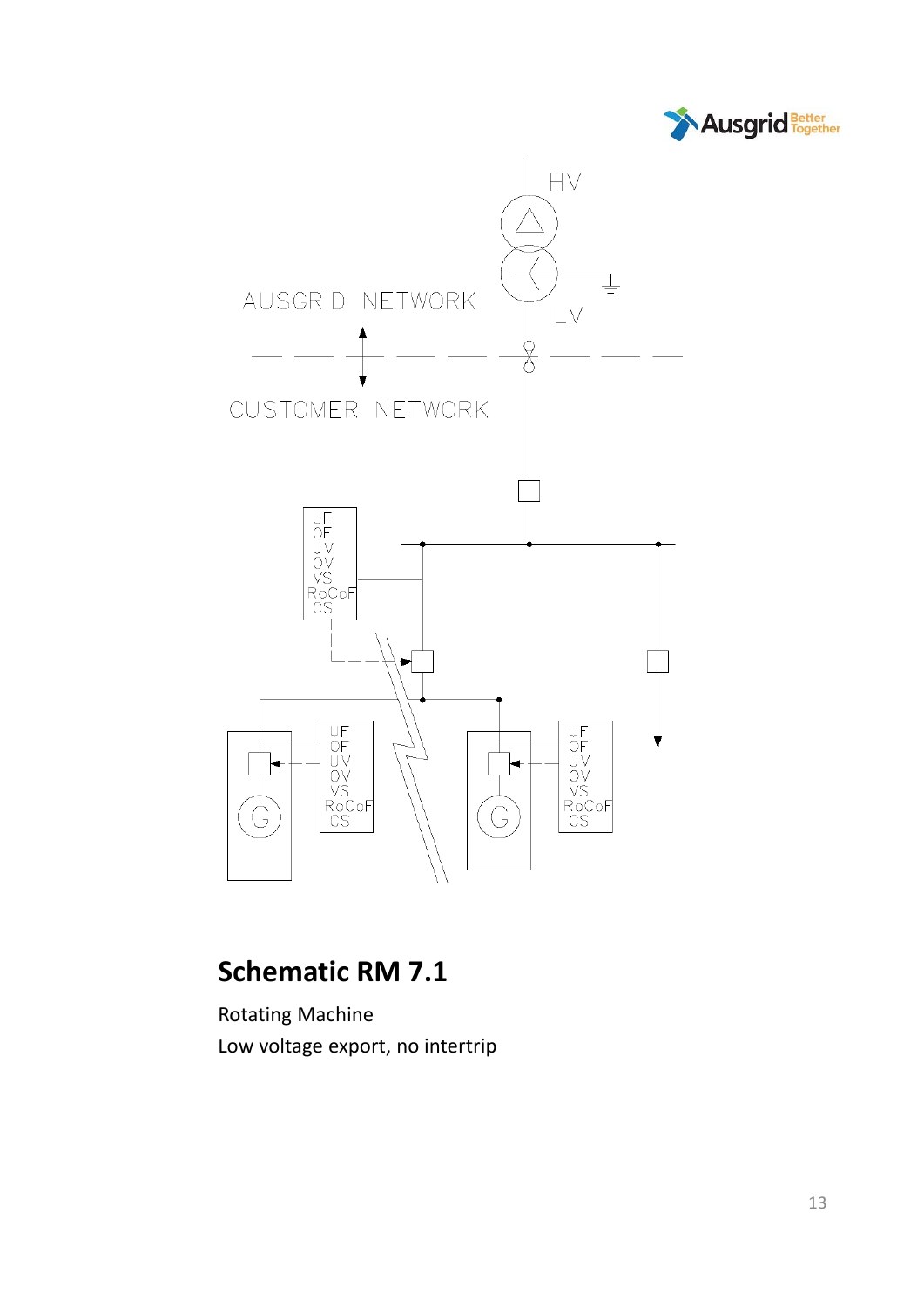



# **Schematic RM 7.2**

Rotating Machine Low voltage export with intertrip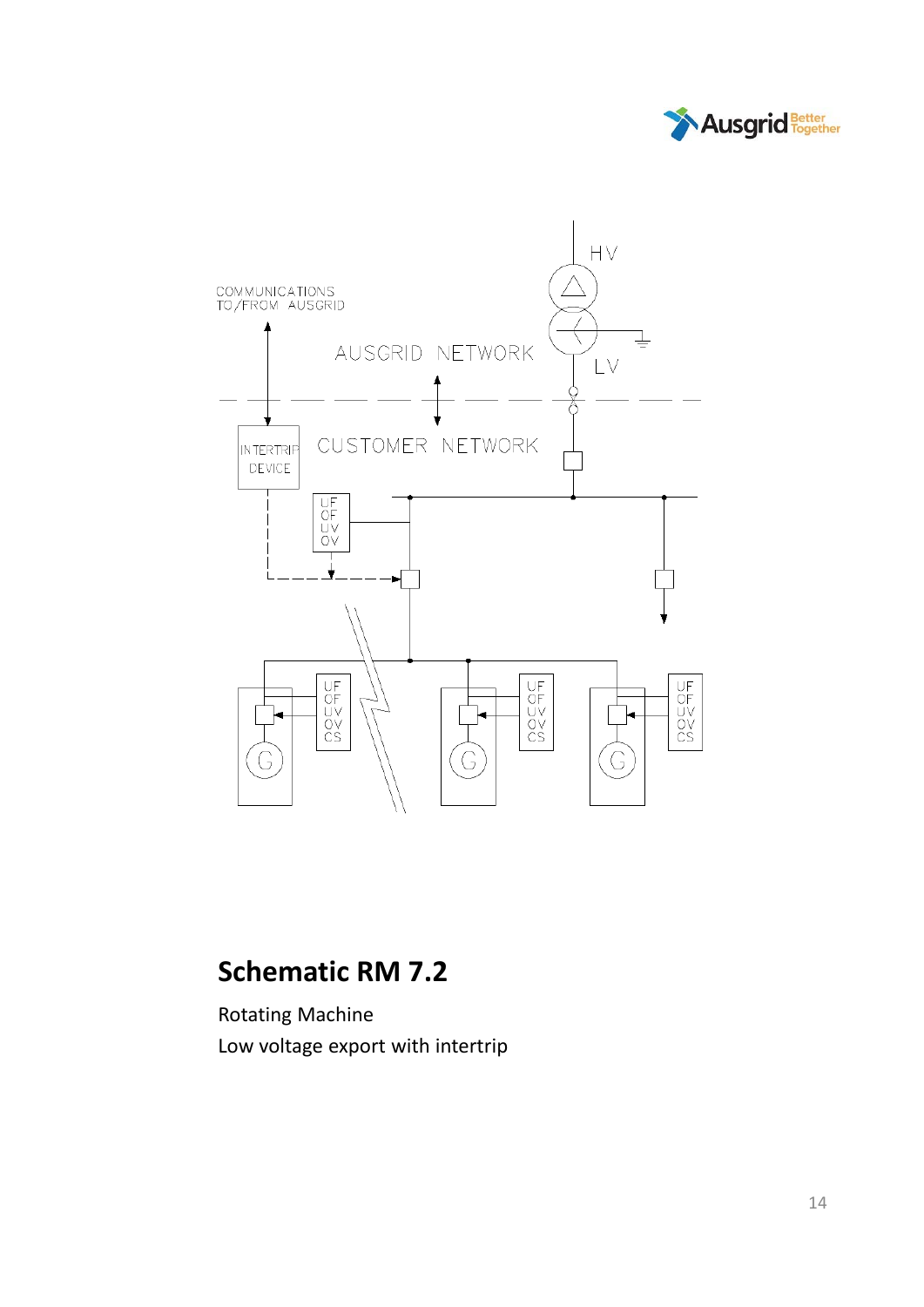



#### **Schematic RM 8.1**

Rotating Machine High voltage export, no intertrip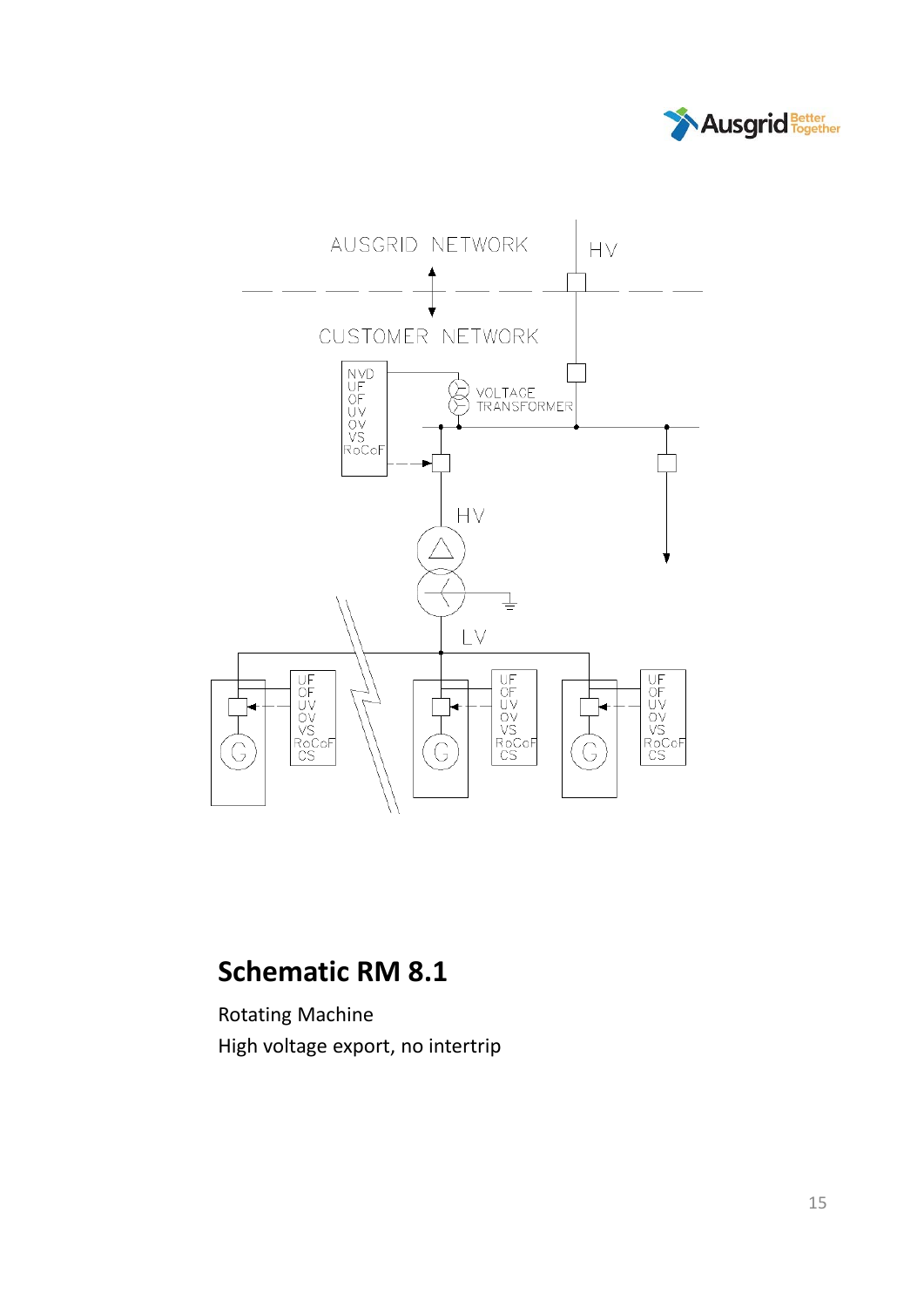



### **Schematic RM 8.2**

Rotating Machine High voltage export with intertrip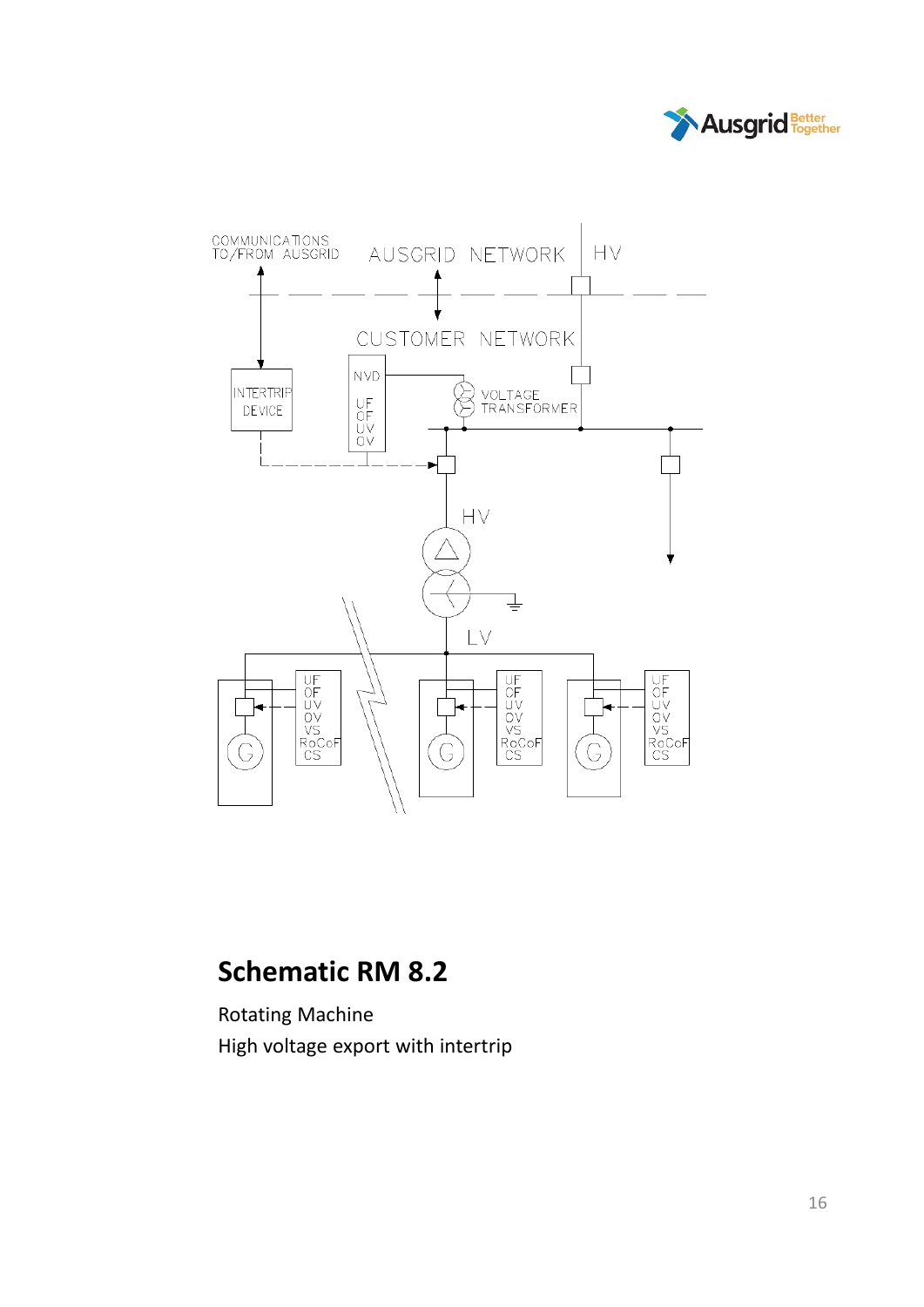



### **Schematic RM 9.1**

Rotating Machine Low voltage no export